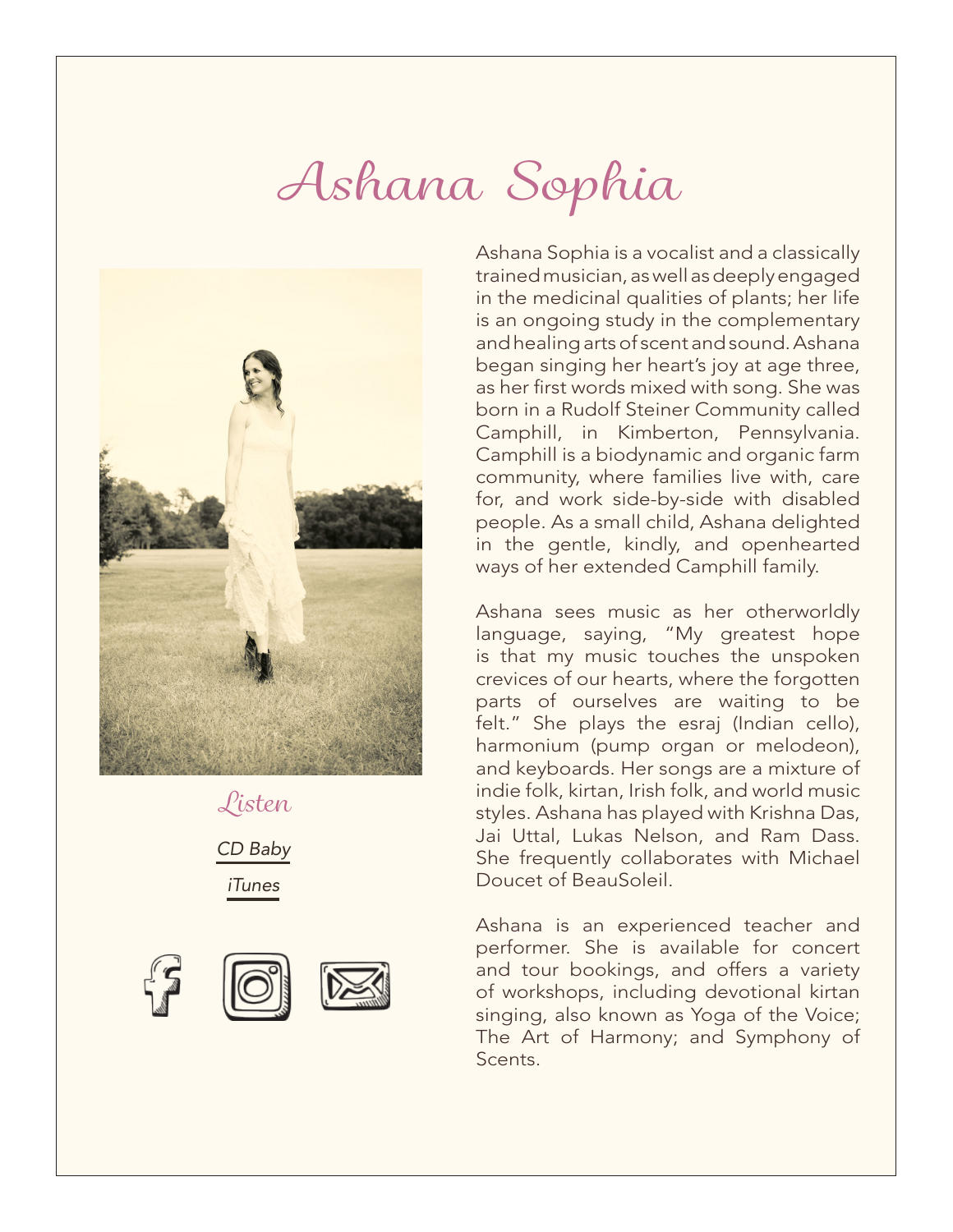### *Testimonials*

*"Ashana and her equally gifted percussion accompanist guided all 40 of us– both long-time and newer Yoga of the Voice practitioners–on a journey of song,*  chant, poetry, meditation, individual and group reflection, humor, and story*telling. Ashana has the natural insight and capacity to offer each person what they need in the present moment of their unique personal transformation and spiritual growth, in a safe, fun atmosphere infused with humility and respect. To hear her sing–and to hear one's self and others sing with her–is to be graced with a soulful experience."*

— William Savage, Kundalini yoga teacher, Louisiana

"I have had the joy of playing music with Ashana for five years and have never *met another musician with such a beautiful combination of talent, dedication, and openness. Her angelic voice is soothing and nourishes deep in the heart. Her knowledge of classical cello and Indian music is outstanding. Her creativity and expression is one of pure devotion of the path of Love and healing through sound. Her graceful presence is uplifting and inspiring. Ashana is a true gem inside and out!"*

—U. Bryce, tabla player and founder of Gaia Tree rubber dolls, Hawaii

*"I am a fan of Ashana Sophia. When I experience her singing, I immediately feel the love and devotion pouring from her soul. I get chills. She not only sings with such beauty and grace, but her energy is something so pure that the whole room transforms in her presence. Her music is transcendent and takes me to my soul. She is a singer and artist in the truest sense."*

—Simrit Kaur, Musician/World Chant Artist, California

*"For the past two years I have been singing with Ashana Sophia and can truly say it has been a transformative experience. Growing up in a very musical family, I have always loved to sing, but have been afraid that I am not good enough. Ashana has a gift of tapping into raw emotions, teaching her students to let go, harmonize, and feel into the music, all the while having fun, sometimes laughing, sometimes crying. She is incredibly humble, sincere, and fun loving, creating an environment of truth seeking, warmth, and love."*

—Jessica Goodwyn, Waldorf teacher, Louisiana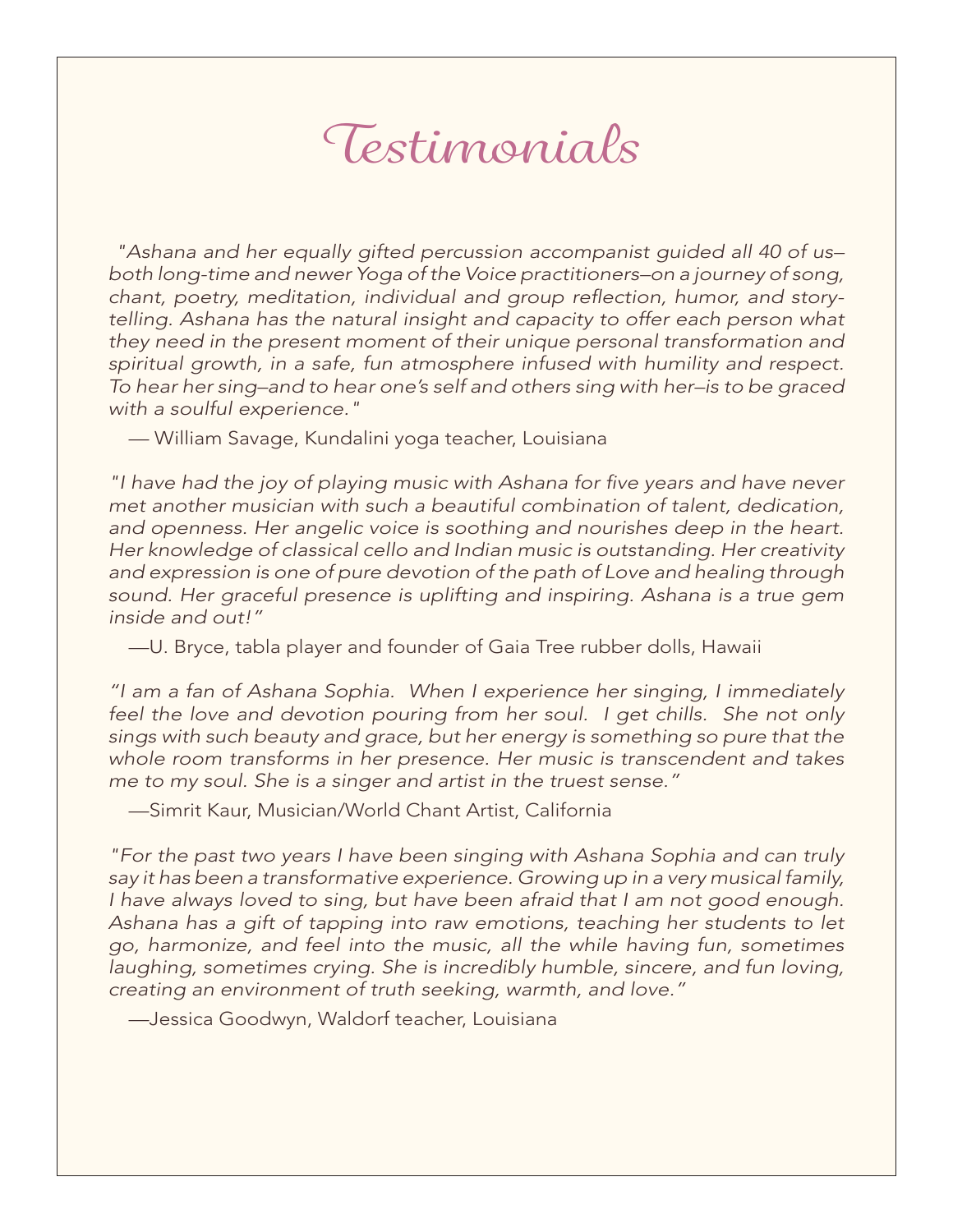# *Discography*

#### *Lumière: Heart Notes on the Bayou* (2016)

- 1. Mul Mantra (feat. Chad Viator)
- 2. Gobinde Mukunde (feat. Chad Viator)
- 3. He Gobind (feat. Chad Viator)
- 4. Ad Gurray Namay (feat. Chad Viator)
- 5. Sois L'amour (feat. Michael Doucet & Chad Viator)
- 6. Dragon's Tale (feat. Chad Viator & Genevieve Walker)
- 7. Grieving Song (feat. Chad Viator)
- 8. Suddhosi Buddhosi (feat. Chad Viator)
- 9. Aap Sahaee Hoa (feat. Chad Viator & Peter Bulliard)
- 10.Waters of Grace (feat. Michael Doucet & Chad Viator)
- 11.Golden Apple Tree (feat. Michael Doucet & Chad Viator)

#### *Sundara: Call of the Earth and Sky* (2011)



- 1. God Loves Your Tears: Hare Govinda (feat. Ben Leinbach: Drum Kit, Keyboards, Urdu, Backing Vocals and Genevieve Walker on Violin)
- 2. Hearts Lullaby (feat. Danny Birch on Sarod)
- 3. Sri Krishna (feat. Chad Viator on Slide Guitar)
- 4. Wrenna's Prayer: Purnamadah (feat. Genevieve Walker on Violin and Ben Leinbach: Drum Kit, Urdy, Cajon, and Shakers)



LUMIÈRE Ashana Sophia